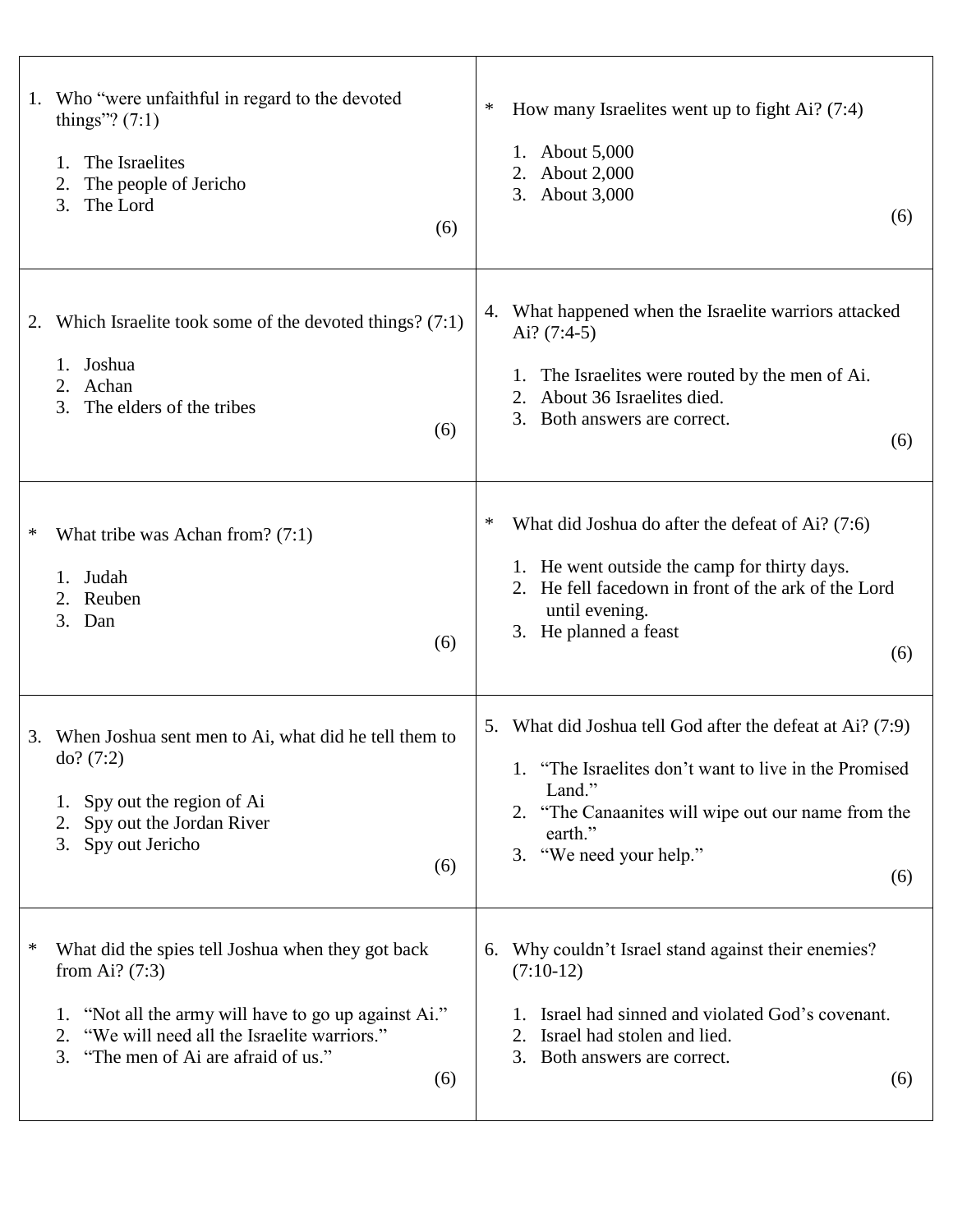| ∗ | How many Israelites went up to fight Ai? (7:4)<br>1. About 5,000<br>2. About 2,000<br>3. About 3,000<br>(6)                                                                                                                     | Who "were unfaithful in regard to the devoted<br>1.<br>things"? $(7:1)$<br><b>The Israelites</b><br>The people of Jericho<br>The Lord<br>3.<br>(6)                                                                            |
|---|---------------------------------------------------------------------------------------------------------------------------------------------------------------------------------------------------------------------------------|-------------------------------------------------------------------------------------------------------------------------------------------------------------------------------------------------------------------------------|
|   | 4. What happened when the Israelite warriors attacked<br>Ai? $(7:4-5)$<br>The Israelites were routed by the men of Ai.<br>1.<br>About 36 Israelites died.<br>2.<br>3. Both answers are correct.<br>(6)                          | Which Israelite took some of the devoted things? $(7:1)$<br>1. Joshua<br><b>Achan</b><br>2.<br>The elders of the tribes<br>3.<br>(6)                                                                                          |
| ∗ | What did Joshua do after the defeat of Ai? (7:6)<br>1. He went outside the camp for thirty days.<br>2. He fell face down in front of the ark of the Lord<br>until evening.<br>3. He planned a feast<br>(6)                      | ∗<br>What tribe was Achan from? $(7:1)$<br>1. Judah<br>2. Reuben<br>3. Dan<br>(6)                                                                                                                                             |
|   | 5. What did Joshua tell God after the defeat at Ai? (7:9)<br>1. "The Israelites don't want to live in the Promised<br>Land."<br>2. "The Canaanites will wipe out our name from<br>the earth."<br>3. "We need your help."<br>(6) | 3. When Joshua sent men to Ai, what did he tell them to<br>do? (7:2)<br>1. Spy out the region of Ai<br>2. Spy out the Jordan River<br>3. Spy out Jericho<br>(6)                                                               |
|   | 6. Why couldn't Israel stand against their enemies?<br>$(7:10-12)$<br>Israel had sinned and violated God's covenant.<br>Israel had stolen and lied.<br>2.<br>3. Both answers are correct.<br>(6)                                | What did the spies tell Joshua when they got back<br>from Ai? $(7:3)$<br>1. "Not all the army will have to go up against Ai."<br>2. "We will need all the Israelite warriors."<br>3. "The men of Ai are afraid of us."<br>(6) |

 $\Gamma$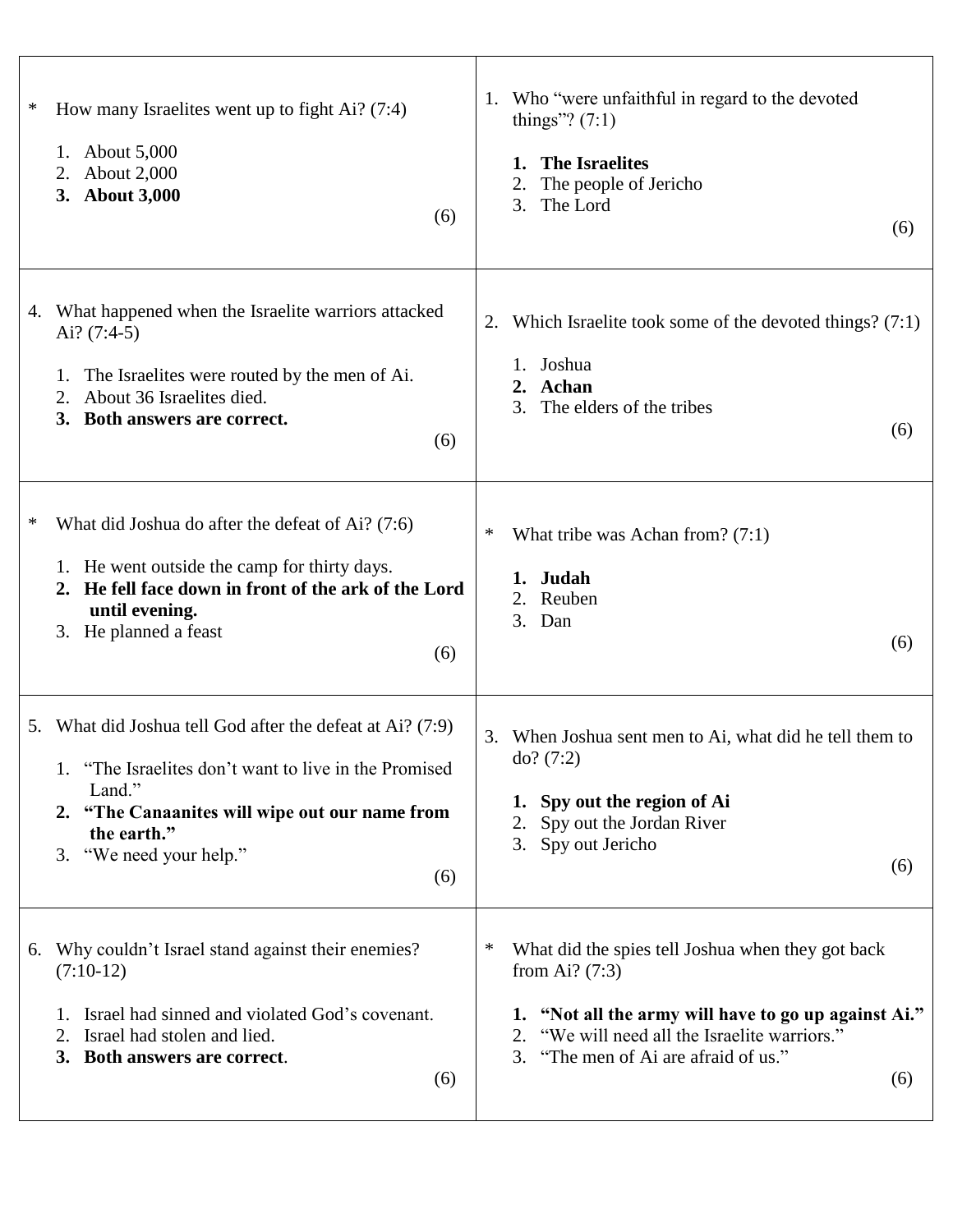| ∗<br>with them? $(7:12)$<br>Say they were sorry<br>1.<br>devoted to destruction<br>3. Take what was stolen back to Jericho                                                                                                                    | What did Israel have to do in order for the Lord to stay<br>2. Destroy whatever they had among them that was<br>(6) | $\ast$<br>Where did Joshua and all of Israel take Achan? (7:24)<br>To Jericho<br>1.<br>2. To the Valley of Achor<br>To the Jordan River<br>3.<br>(6)                                                                  |
|-----------------------------------------------------------------------------------------------------------------------------------------------------------------------------------------------------------------------------------------------|---------------------------------------------------------------------------------------------------------------------|-----------------------------------------------------------------------------------------------------------------------------------------------------------------------------------------------------------------------|
| $\ast$<br>devoted things? $(7:14)$<br>1. The people had to present themselves, tribe by<br>tribe to the Lord.<br>2. The Lord would choose the tribe, the clan, the<br>family and then the man who had sinned.<br>3. Both answers are correct. | How would the Lord show Joshua who had taken the<br>(6)                                                             | ∗<br>What did Israel take with them to the Valley of Achor?<br>(7:24)<br>All that Achan stole<br>1.<br>Achan's possessions and his family<br>2.<br>Both answers are correct<br>3.<br>(6)                              |
| What would happen to the person who was caught<br>7.<br>with the devoted things? $(7:15)$<br>1. He would have to leave the Israelite camp.<br>2. He would be destroyed by fire.<br>3. He would have to pay back what he stole.                | (6)                                                                                                                 | What happened to Achan, his family and all his<br>9.<br>possessions? (7:25)<br>They were stoned and burned.<br>They were left in the valley unharmed.<br>2.<br>They were sent back to Egypt.<br>3.<br>(6)             |
| What did Achan say he had stolen? (7:21)<br>$\ast$<br>1. A robe, silver and gold<br>2. A chest of jewels<br>3. Bronze idols                                                                                                                   | (6)                                                                                                                 | 10. Finish this verse: "There is a way that appears to be<br>right, but " (Proverbs $14:12$ )<br>1. "God knows the best way."<br>2. " in the end it leads to death."<br>3. "the good man receives no rewards."<br>(6) |
| What happened when Joshua sent men to Achan's<br>8.<br>tent? $(7:22)$<br>They found Achan's children.<br>1.<br>They couldn't find any stolen things.<br>2.<br>They found the robe, the silver and the gold.<br>3.                             | (6)                                                                                                                 |                                                                                                                                                                                                                       |